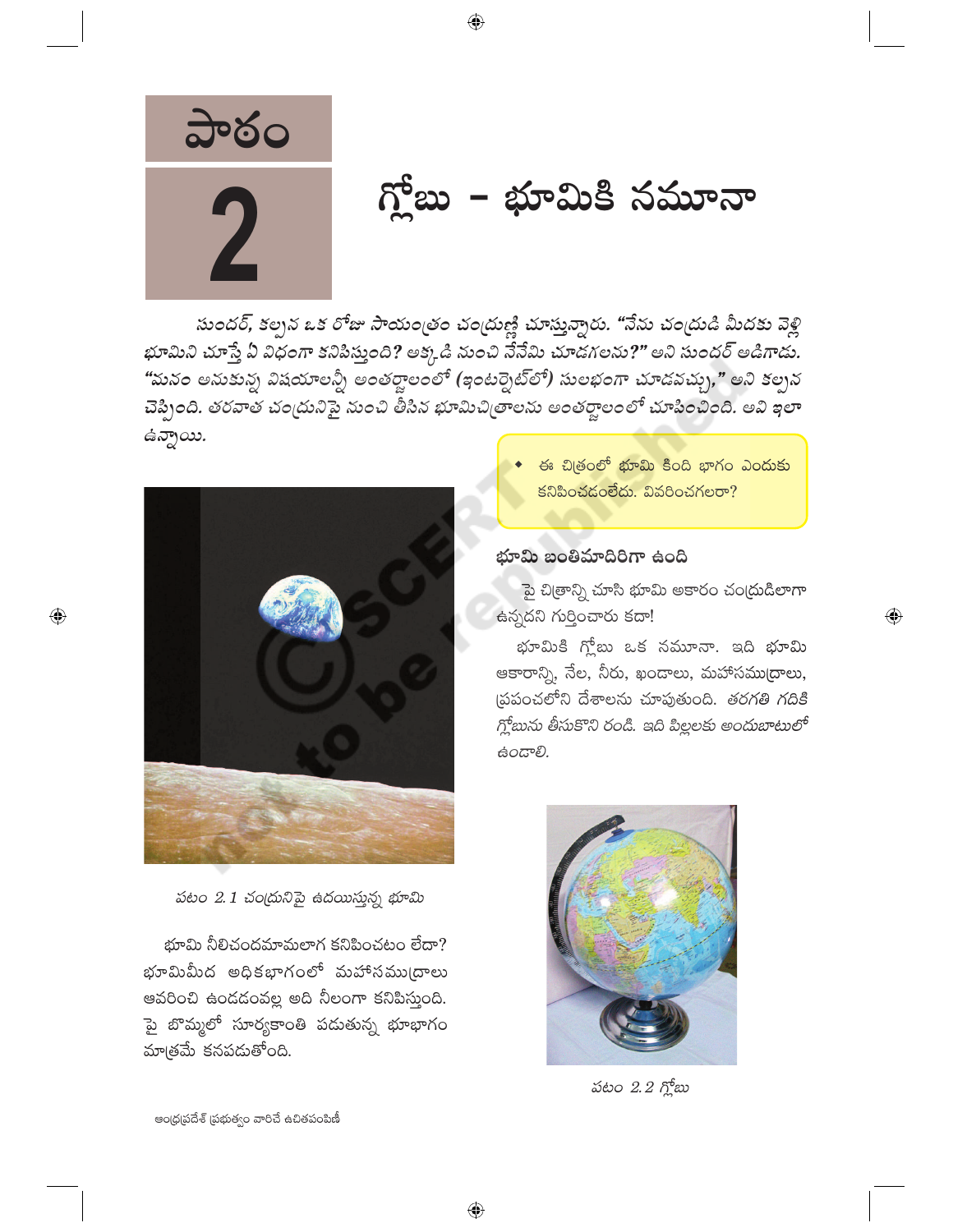- ◆ ప్రతి విద్యార్థీ గ్లోబును జాగ్రత్తగా పరిశీలించాలి. భూ(భమణం ఎలా జరుగుతుందో గ్లోబును తిప్పి చూదండి.
- ◆ మీ ఉపాధ్యాయుని సహాయంతో ఉత్తర (ధువాన్నీ, దక్షిణ (ధువాన్నీ, భూమధ్యరేఖను గుర్తించండి.

భూమి ఒక బంతిలాగ గోళాకారంలో కనబడుతుంది. మనుషులు దానిపైన ఎలా నిలబడతారు? గ్లోబుపైన నిలబడి ఉండేటట్లు బొమ్మలను వివిధ స్థలాల్లో ఉంచండి. భూమికి కింది వైపు ఉన్న మనిషి తలకిందులుగా ఉన్నాడనిపిస్తుంది. అలాగే మధ్యలో ఉన్న మనిషి భూమి పైనుంచి పడిపోతాడనిపిస్తుంది. మనం ఎప్పుడూ భూమిమీది నుంచి పడిపోం. ఎందుకంటే భూమి ఒక బలమైన అయస్కాంతంలాగ పనిచేస్తూ మనందరినీ తనవైపు ఆకర్విస్తూ ఉంటుంది. నిజానికి మనం భూమిమీద పడతాం కాని, భూమి పైనుంచి పడిపోం.

# గోళాకృతి

 $\bigoplus$ 

నిజానికి భూమి ఖచ్చితమైన గోళాకారంలో ఉండదు. ఖచ్చితంగా, గుండ్రంగా ఉండదు. ఉత్తర, దక్షిణ (భువాల దగ్గర కొద్దిగా నొక్కుకుపోయి భూమధ్య రేఖ దగ్గర కొద్దిగా ఉ బ్బినట్లు ఉంటుంది. ఈ తేడా అతి తక్కువగా ఉ ండటంవల్ల చాలా గ్లోబులు, మానచి(తాలు దీన్ని చూపించవు.

భూమి ఆకృతికి నంబంధించి మరొక ఆసక్తికరమైన విషయమేమంటే ఒక స్థానంనుంచి ఒకే దిశలో వెనుదిరగకుండా మనం (పయాణం చేయడం మొదలు పెడితే తిరిగి అదే స్థానానికి చేరతాం! దీన్ని గ్లోబుమీద (పయత్నిద్దాం. ఒక స్థానం వద్ద బయలుదేరి అదే రేఖలో వెళుతూ ఉంటే బయలుదేరిన *స్థానాని*కి తిరిగి చేరతారు.

 $600$  సంవత్సరాల క్రితం వరకు చాలామంది ప్రజలు భూమి బల్లపరుపుగా ఉంటుందని ఒక దిశలో

 $\bigoplus$ 

(పయాణిస్తూ పోతే చివరకు అంచున చేరి అక్కడ నుంచి ఆకాశంలోకి పడిపోతామని నమ్మేవారు. క్రీ.శ  $1400\,$ కాలంలో శాస్త్రవేత్తలు, నావికులు, భూమి బంతి మాదిరి గుండ్రంగా ఉంటుందని ఊహించారు. అందువల్లనే ఇటలీ దేశానికి చెందిన కొలంబస్ అనే అన్వేషకుడు  $\xi$ . శ. 1492లో ఐరోపా (పాంతం పశ్చిమ దిశగా బయలుదేరి భారతదేశాన్ని చేరాలనుకున్నాడు. అతడు అమెరికాకు దగ్గరలోని కరేబియన్ ద్వీపాలవద్ద ఆగిపోయాడు. ఇంకా ముందుకు సాగి ఉంటే భారతదేశానికి తప్పక చేరుకునేవాడు.

్గ్లోబును తీసుకొని కొలంబస్ ఎలా (పయాణించి అమెరికాను చేరుకున్నాడో, ఎలా <mark>(పయాణించ</mark>ి ఉంటే ఇండియాకు చేరేవాడో తెలుసుకోండి.

### మహాసముద్రాలు, ఖండాలు

 $\mathfrak{f}_n^{\mathfrak{b}}$ బును పరిశీలించినప్పుడు ఈ భూమి ఉపరితలంలో అధిక భాగం సము[దాల నీటితో ఉందని గ్రహించారా? మీరు సముద్రతీరంలో నివసిస్తున్నట్లైతే బంగాళాఖాతాన్ని చూసి ఉంటారు.

 $\textcircled{\scriptsize\textsf{P}}$ 

- $\bullet$  నము(దాన్ని రెండు మూడు వాక్యాల్లో వర్ణించండి, లేదా చి(తాన్ని గీయండి.
- $\bullet$  మీరు తాగే నీటికి, సముద్రపు నీటికి ఉండే ముఖ్యమైన తేడా ఏమిటో చెప్పండి.

సము(దాలు, మహాసము(దాలు వందలు, వేల కిలోమీటర్లు వ్యాపించి ఉంటాయి. సము[దాలలో ఒకవైపు నుంచి మరొక వైపు (పయాణించాలంటే నౌకల ద్వారా పోవాలి. ఆ (పయాణం కొన్ని రోజులు లేదా నెలలు పట్టవచ్చు.

- (పపంచంలో ఒక మహాసముద్రం గడ్డకట్టుకొని ఉంది – దాని పేరు కనుక్కోండి.
- ్కోబును పరిశీలించి నాలుగు మహాసము(దాల

 $10\omega$ ాంఘికశాస్త్రం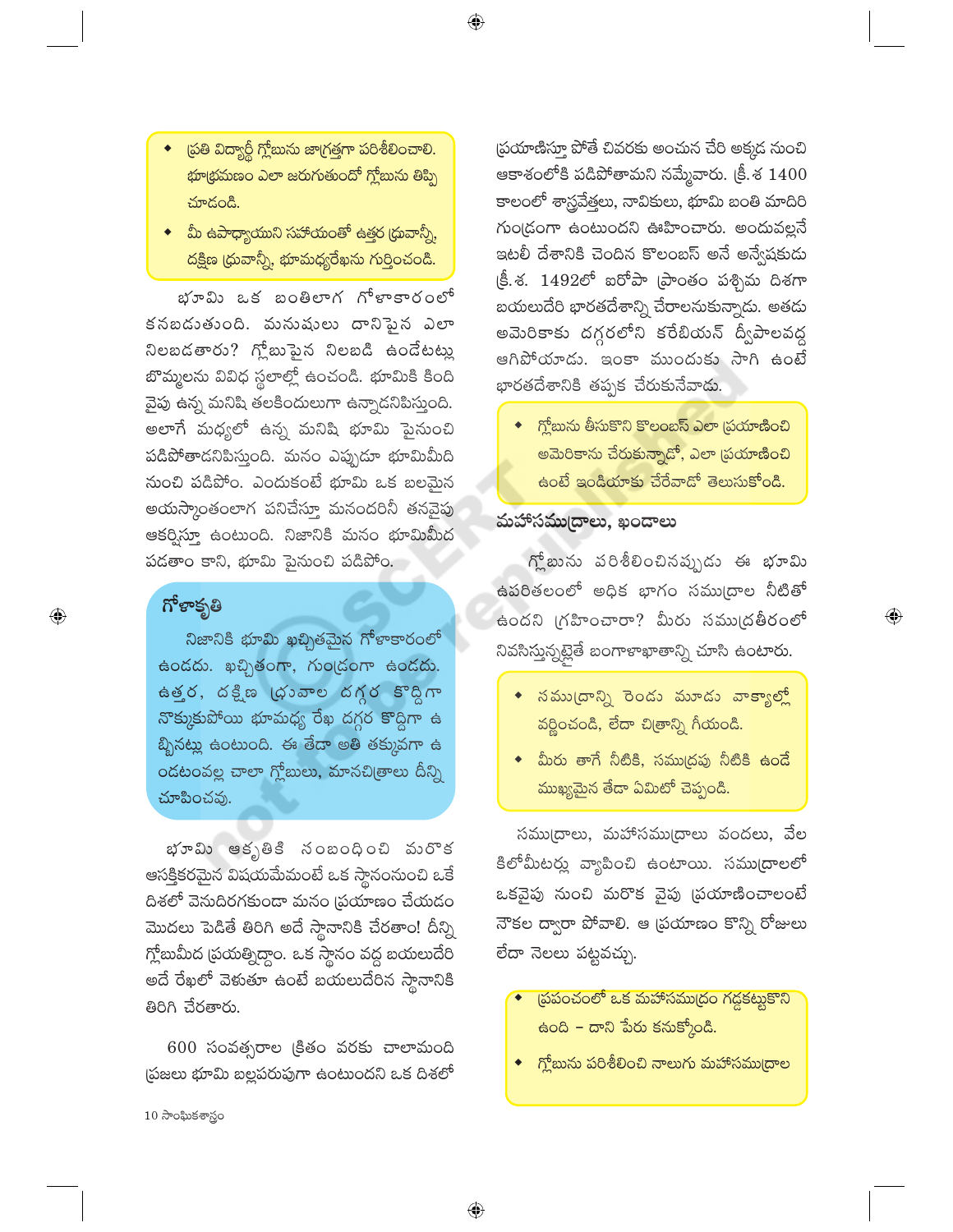⊕



మనం ఈ మహాసము(దాలమీద జీవించలేం. మనం నేలమీద జీవిస్తాం. గ్లోబులో పెద్ద పెద్ద భూభాగాలను చూశారు కదా! అవే ఖందాలు. ఏదు ఖండాలు ఉన్నాయి.

⊕

- ఖందాల పేర్లు కనుగొని ఈ కింద రాయండి. - ఈ ఖందాలలో ఒక ఖండం మంచుతో కప్పి
- ఉంది. దాని పేరు, ఉనికి తెలపండి.

భూమిమీద ఉత్తర, దక్షిణ (ధువాలు మంచుతో కప్పి ఉండటం ఆసక్తికరంగా లేదూ! ఒక (ధువంలో గడ్డ కట్టిన మహాసముద్రం ఉంటే మరొకటి విపరీతంగా కురిసిన మంచుతో నిండి ఉంటుంది! దీన్ని

ఆంధ్ర(పదేశ్ (పభుత్వం వారిచే ఉచితపంపిణీ

అంటార్కిటికా మంచు కవచం (Antarctic Shield of Ice) అంటారు.

- $\bullet$  గ్లోబులో భారతదేశాన్ని చూదండి. భారతదేశం ఏ ఖండంలో ఉందో చెప్పండి.
- $\bullet$  అదేవిధంగా మీరు విన్న దేశాలు గ్లోబులో ఎక్కడ <mark>ఉన్నాయో పరిశీలించండి.</mark>

ఖందాలలోని దేశాలలో అన్ని గ్రామాలు, పట్టణాలు, నగరాలు ఉంటాయి. కొండలు, లోయలు, వ్యవసాయ భూములు, గనులు, పరిశ్రమలు మొదలైనవాటిని భూమిపైనే చూసాం.

#### గ్లోబుమీద గల దిక్కులు

ముందు పాఠంలో మీరు నాలుగు దిక్కులను గురించి తెలుసుకున్నారు. ఉత్తర, దక్షిణ (ధువాలను గుర్తించారు. ఉత్తరాభిముఖంగా ఉంటే కుడివైపు తూర్భని, ఎడమవైపు పడమరని తెలుసుకున్నారు. భూమి పడమటి నుంచి తూర్పునకు (భమణం చేస్తుంది. గ్లోబును తిప్పి భూ(భమణం ఎలా జరుగుతుందో తెలుసుకోండి.

 $\textcircled{\scriptsize\textsf{P}}$ 

(ధువాలను చూశారు కదా? (ధువాలంటే ఏమిటి? (ధువాలనేవి భూమికి రెండు వైపులా ఉండే రెండు చుక్కలు. పై చుక్క నుంచి కింది చుక్కకు భూమి మధ్యలో గుండా ఒక రేఖను గీసినట్లు ఊహిస్తే దానినే 'అక్షం' అంటాం. ఈ అక్షం చుట్యూ భూమి (భమణం చేస్తుందని చెప్పవచ్చు. ఈ అక్షానికి ఉండే రెండు చివరలనూ (ధువాలు అంటారు.

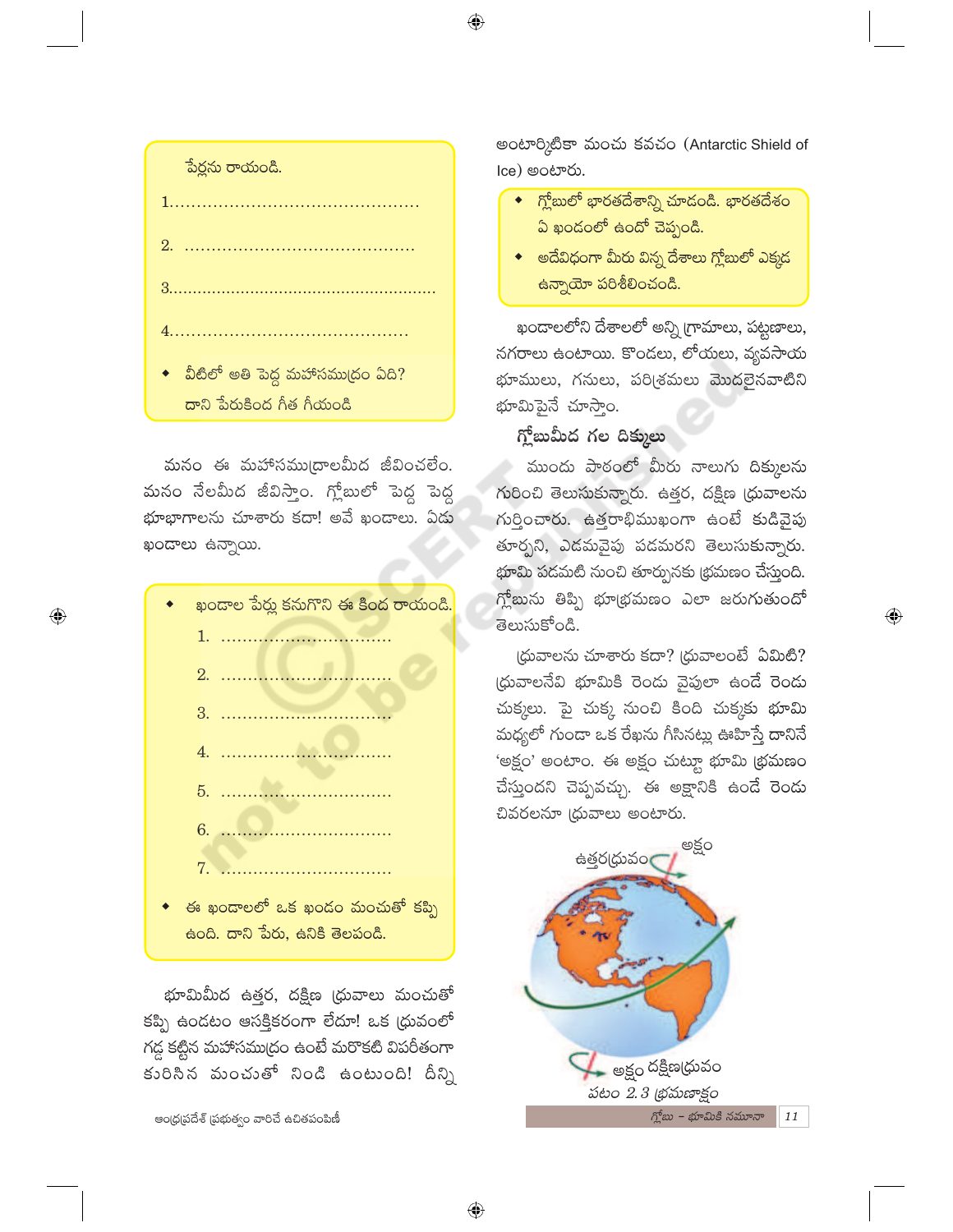భూమధ్యరేఖనుంచి (ధువాల వరకు వివిధ రంగులలో మూడు లేదా నాలుగు చుక్కలను పెట్టండి. ఇప్పుడు గ్లోబును తిప్పండి. ఒక (భమణంలో ఏ చుక్కలు ఎక్కువ దూరం చలించాయి, ఏవి తక్కువ దూరం చలించాయో తెలపండి.

(ధువం పైన పెట్టిన చుక్క కదలనే కదలదని గమనిస్తారు. అంటే అదే స్థలంలో ఉంటుంది. భూమధ్యరేఖమీద చుక్క పెడితే ఏమౌతుంది?

# గ్తోబుమీద రేఖలు

గ్లోబుమీద ఒకదానినొకటి ఖండించుకుంటున్న అనేక రేఖలను చూశారు. కొన్ని ఉత్తర (ధువం నుంచి దక్షిణ (ధువానికి, మరికొన్ని పడమర నుంచి తూర్పుకి ఉన్నాయి. గ్లోబుమీద ఒక (పాంతాన్ని గుర్తించడానికి మ్యాపుల రూపకర్తలు ఏర్పరచిన ఊహా రేఖలు ఇవి. వీటిని ఎలా గీస్తారో పై తరగతులలో నేర్చుకుంటారు. ఇప్పుడు మనం ముఖ్యమైన రేఖలను గురించి తెలుసుకుందాం.

#### అక్షాంశాలు

 $\bigoplus$ 

భూమికి అడ్డంగా (పడమర నుంచి తూర్పునకు) గీచి ఉన్న ఊహా రేఖలు అక్షాంశాలు. ఈ అక్షాంశ రేఖలను చూశారా? వాటి పొడవులను సరిపోల్చండి అవన్నీ ఒకే పొడవుంటాయని అనుకుంటున్నారా?



పటం: 2.4 : అక్షాంశాలు

ఈ అక్షాంశాలలో పొడవైనది భూమధ్యరేఖ. ఇది గ్లోబును రెండు సమాన భాగాలుగా చేస్తుంది. ఈ రెండు అర్ధ భాగాలను అర్ధగోళాలు అంటారు. గ్లోబులో

 $12$  సాంఘికశాస్త్రం

భూమధ్య రేఖను గుర్తించి అది ఏయే ఖండాల గుండా పోతుందో రాయండి. అదేవిధంగా ఉత్తర, దక్షిణ అర్ద గోళాలను గుర్తించండి. ఏ అర్థ గోళంలో భారతదేశం ఉంది? ఏ అర్థ గోళంలో ఎక్కువ జలం ఉంది?

#### రేఖాంశాలు

 $\bigoplus$ 

ఒక (ధువం నుంచి వేరొక (ధువాన్ని నిలువుగా కలుపుతూ ఉండే రేఖలను రేఖాంశాలు అని అంటారు. అక్షాంశాల్లా కాకుండా ఇవన్నీ ఒకే పొడవును కలిగివుంటాయి. రెండు ముఖ్యమైన రేఖాంశాలు ఉన్నాయి. ఒకటి గ్రీనిచ్ రేఖాంశం. దీన్నే '0' డిగ్రీ రేఖాంశం అని కూడా అంటారు. మరొకటి అంతార్హాతీయ దినరేఖ. దీనిని 180 డిగ్రీల తూర్పు, పళ్చిమ రేఖాంశం అని కూడా అంటారు. ఈ రేఖల (పాముఖ్యాన్ని గురించి మీరు తరవాతి తరగతులలో తెలుసుకుంటారు.

అక్షాంశాలు, రేఖాంశాలు కలిసి గ్లోబును ఒక 'వల'లాగ కప్పి ఉంచి, ఒక (పాంతాన్ని గుర్తించడానికి ఉపయోగపడతాయి. ఒక [పాంతపు అక్షాంశం రేఖాంశం తెలిస్తే ఆ (పాంతాన్ని గ్లోబు మీదగానీ, మానచిత్రంలో గాని సులభంగా గుర్తించగలం.

 $\bigoplus$ 





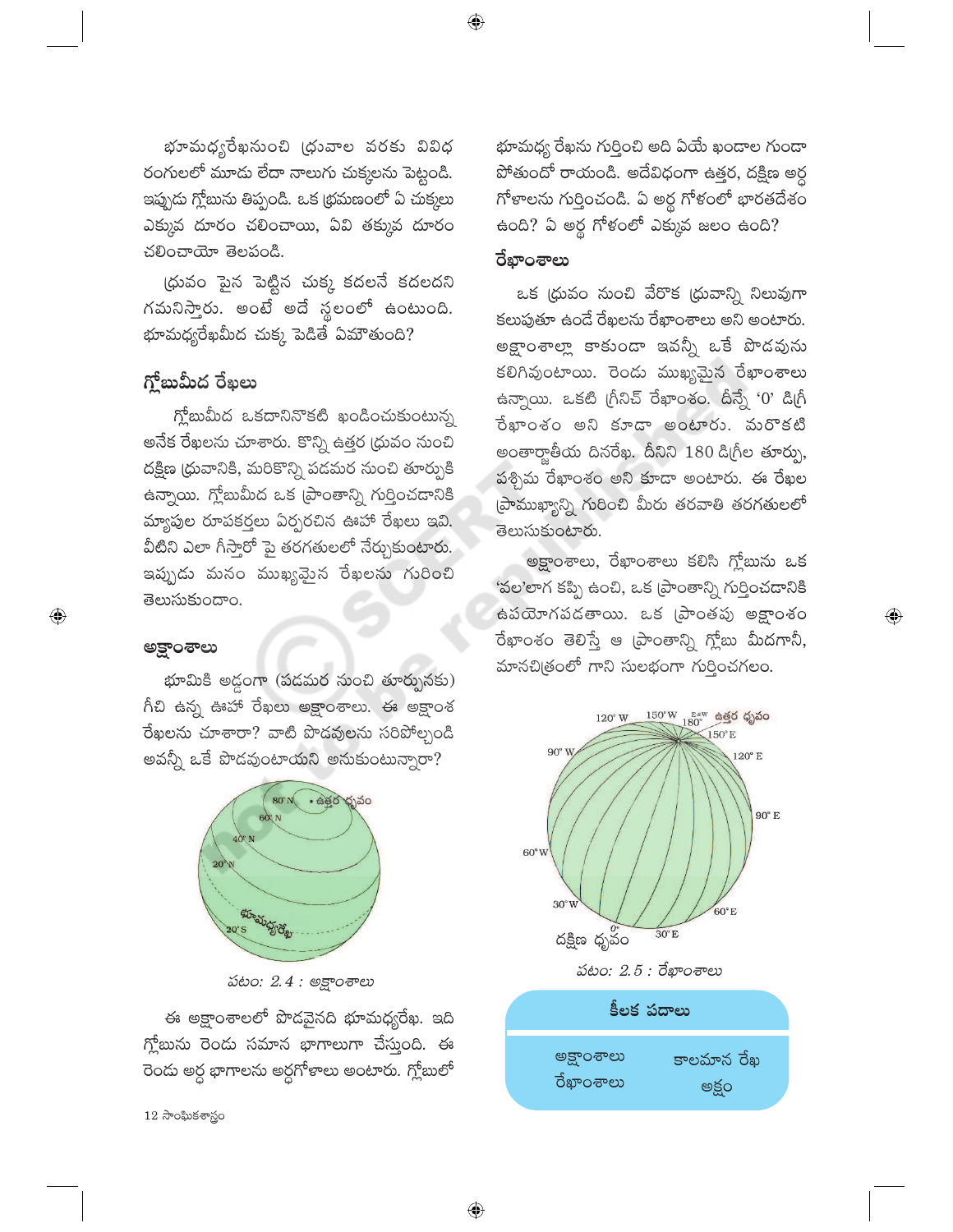# మీ అభ్యసనాన్ని మెరుగుపరుచుకోండి!

 $\bigoplus$ 

- తరవాతి పేజీలో ఒక ప్రపంచ పటం ఉంది. ఖండాలు, మహాసముద్రాల పేర్లను వాటి స్థానాల్లో  $1.$ రాయండి. ఒక్కొక్క ఖండాన్ని ఒక్కొక్క రంగులో చూపండి. ముఖ్యమైన అక్షాంశాలను గీచి పేర్లను కూడా రాయండి.
- భూమి బల్లపరుపుగా ఉందని రమేశ్ అంటున్నాడు. మరి మీరు ఏమంటారు? 2.
- ఒక చేతిగాజును రోజీ బల్లమీద తిప్పుతూంది. మీకు ఏ ఆకారం మనసులో మెదిలింది? 3.
- కొలంబస్ లాంటి ఇతర అన్వేషకులను తెలుసుకొని వారి వివరాలను సేకరించండి.  $4.$
- బంతి ఉపరితలం మీద అక్షాంశ, రేఖాంశాలను గీయండి. 5.
- "సూర్యుడు ఎల్లప్పుడూ తూర్పున ఉదయిస్తాడు." కారణం కనుక్కోండి. 6.
- గ్లోబు/మ్యాపుమీద ఊహారేఖలను ఎందుకు గీయాలి? 7.
- ఈ కింది చిత్రాలను గమనించి నల్లని ఛాయలో చూపించిన అర్ధగోళం పేరును డబ్బాలలో రాయండి. 8.



 $\bigoplus$